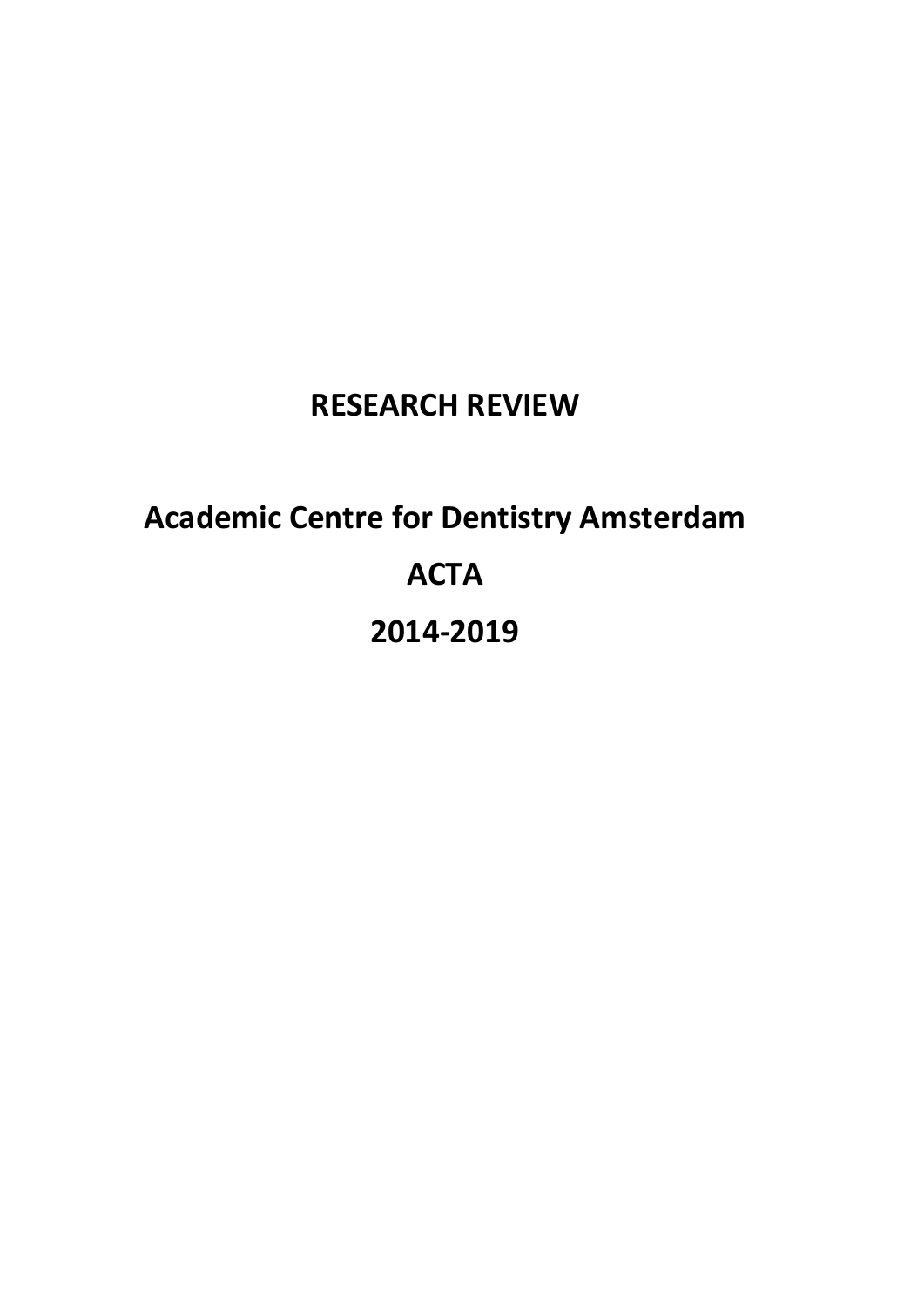

De Onderzoekerij Vondellaan 58 2332 AH Leiden

Phone: +31 6 24812176 Email: info@onderzoekerij.nl Internet: www.onderzoekerij.nl

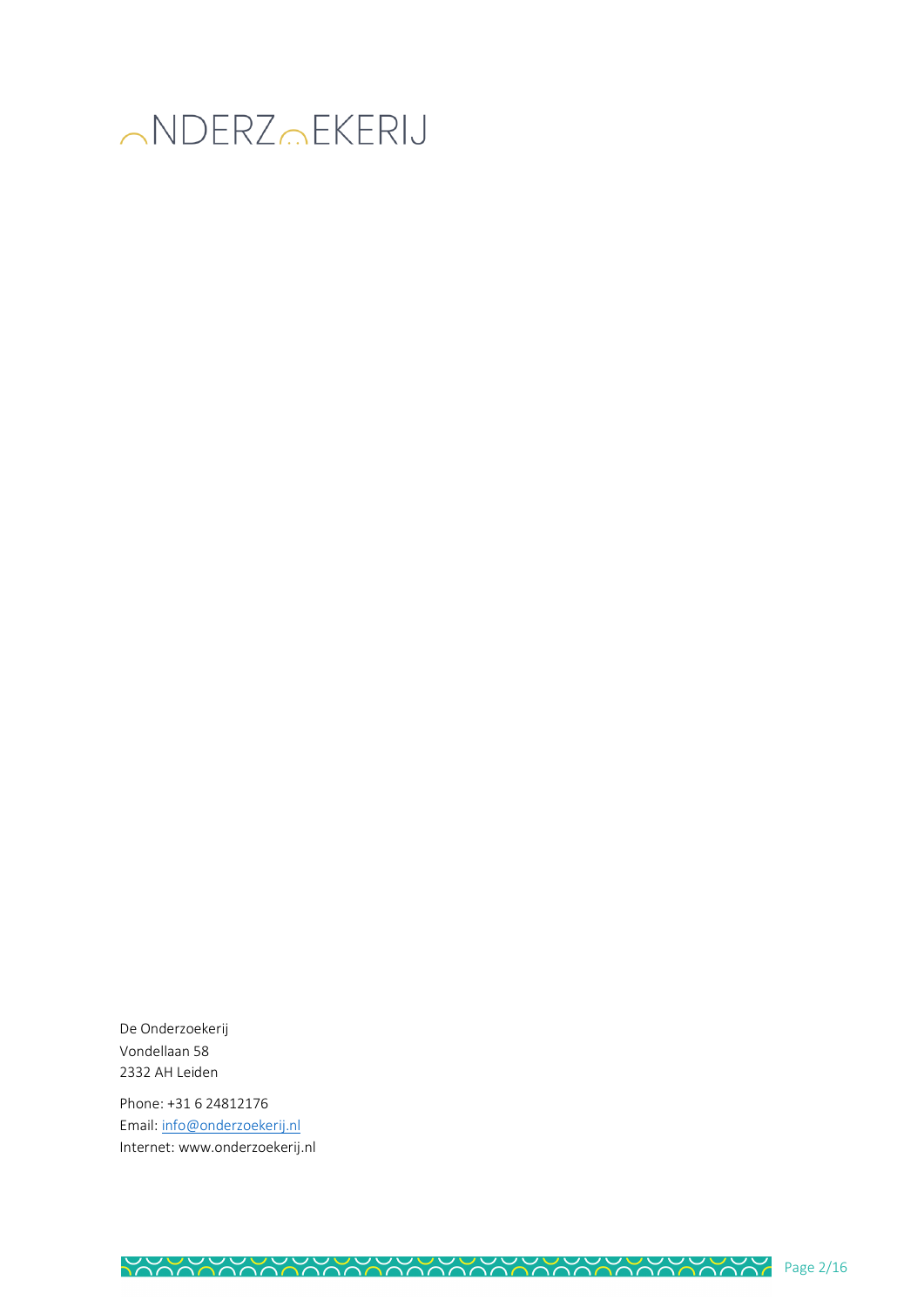### **Contents**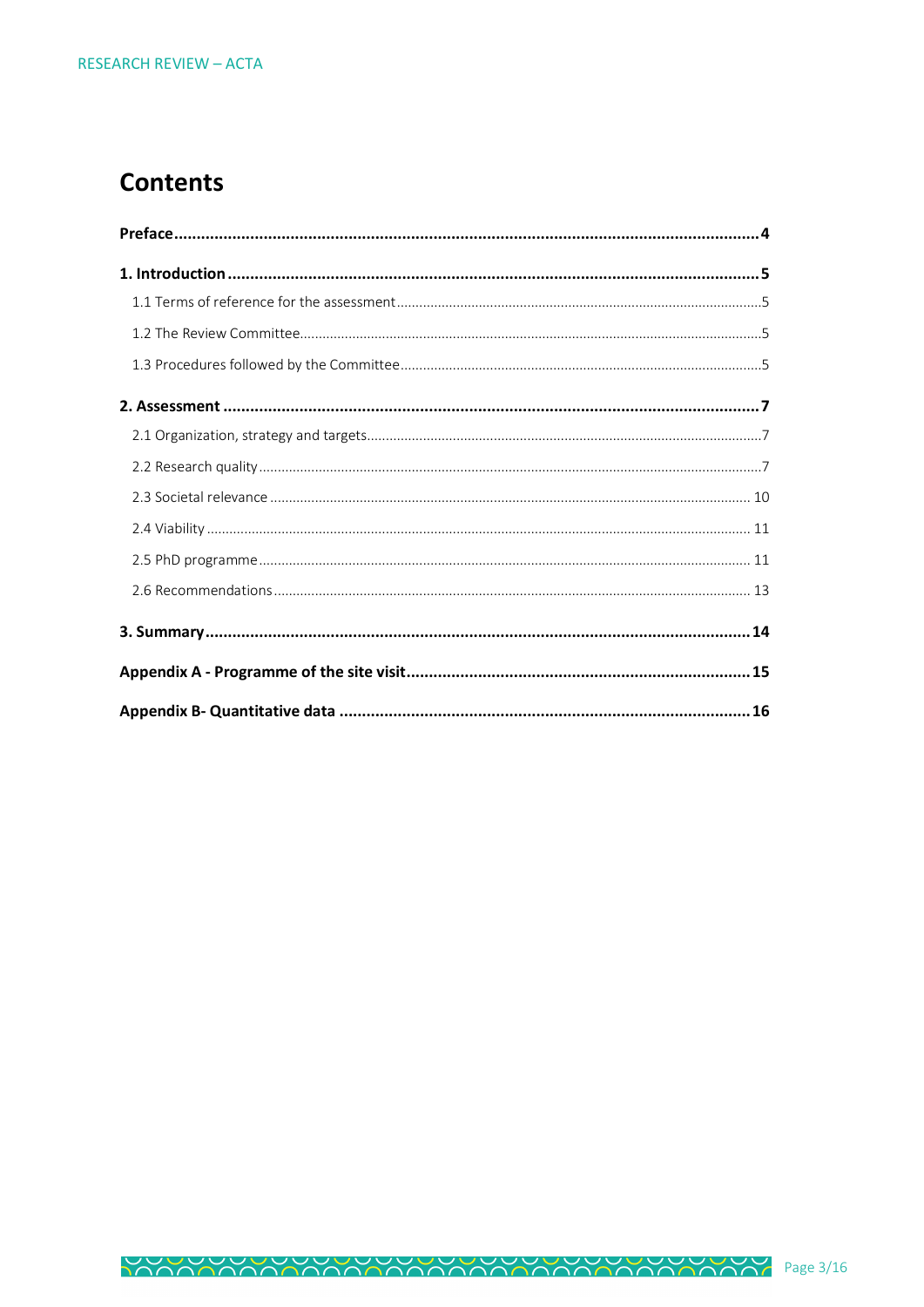### **Preface**

December 17, 2020

This assessment report of the research quality at ACTA (2014-2019) was conducted in accordance with the Standard Evaluation Protocol (SEP) 2021-2027. The assessment is based on documents provided by ACTA prior to the site visit and on meetings and interviews with the respective management, groups of senior and junior researchers, and PhD student representatives, November 9<sup>th</sup> and 10<sup>th</sup> 2020. Due to the COVID-19 pandemic and the associated restrictions, the site visit was held as a remote online visit. The report includes assessment of the quality and the societal relevance of research conducted by ACTA as well as recommendations for improvements where appropriate.

> Anne Marie Lynge Pedersen Chair of the Review Committee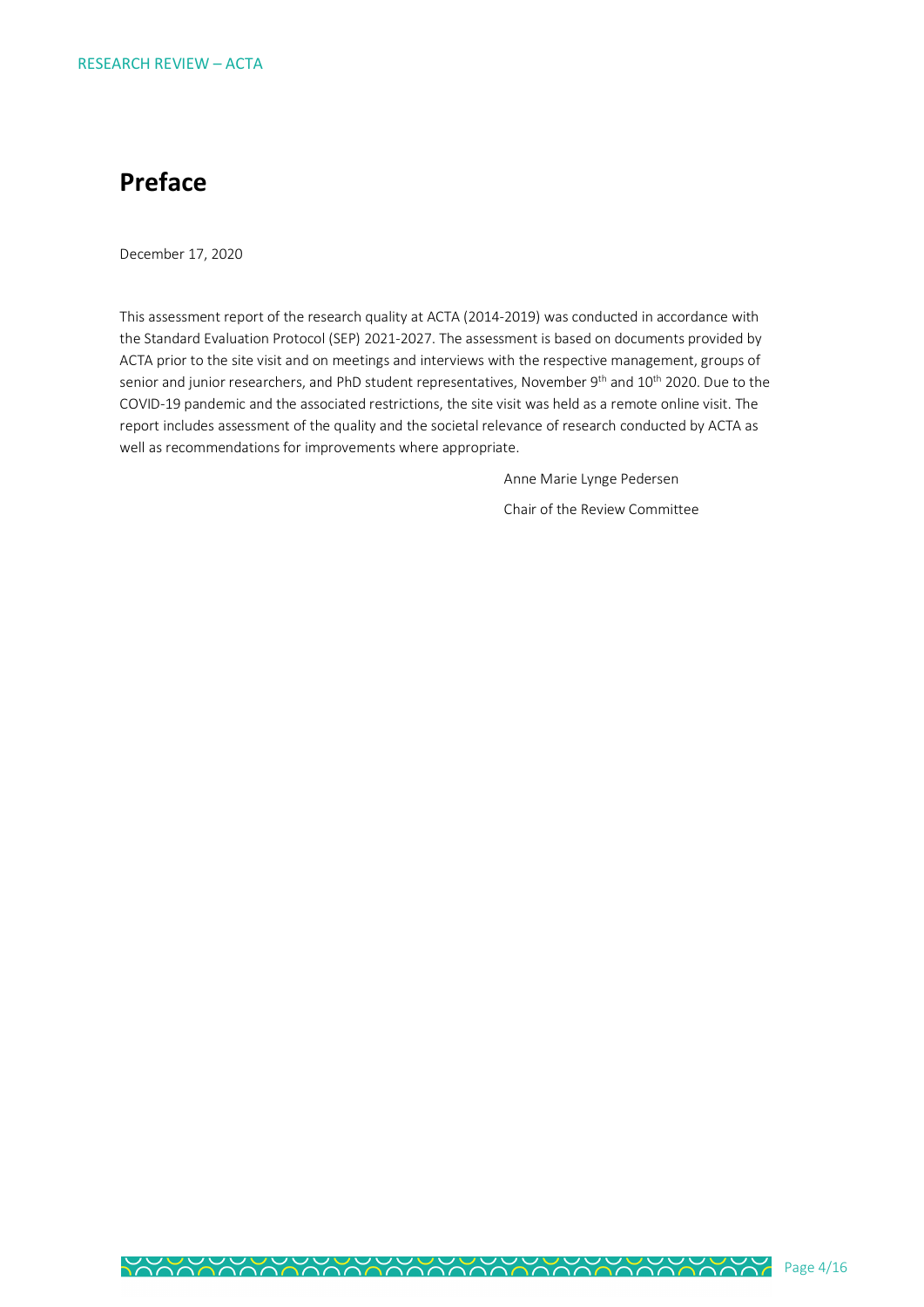### **1. Introduction**

#### **1.1 Terms of reference for the assessment**

The quality assessment of research of the Academic Centre for Dentistry Amsterdam (ACTA) is carried out in the context of the Standard Evaluation Protocol (version 2021-2027) for Public Research Organisations by the Association of Universities in the Netherlands (VSNU), the Netherlands Organisation for Scientific Research (NWO), and the Royal Netherlands Academy of Arts and Sciences (KNAW).

The Review Committee was asked to assess the scientific quality and the relevance and utility to society of the research conducted by ACTA in the reference period January 1, 2014 to December 31, 2019, as well as its strategic targets and the extent to which it is equipped to achieve them. Accordingly, the following three main criteria were considered in the assessment: research quality, relevance to society, and viability. During the evaluation of these criteria, the Review Committee was asked to incorporate four specific aspects: Open science, PhD policy and training, academic culture and human resources policy.

This report describes findings, conclusions and recommendations of this external assessment of the research of at ACTA.

#### **1.2 The Review Committee**

The Board of the University of Amsterdam appointed the following members of the Committee for the research review:

- Prof. Dr. Anne Marie Lynge Pedersen, University of Copenhagen (chair)
- Prof. Dr. Richard Watt, University College London
- Prof. Dr. Alvaro Della Bona, University of Passo Fundo
- Dr. Josefine Hirschfeld, University of Birmingham
- Dr. Bettina Richter, 3M Oral Care
- DDS, PhD student Milica Jevdjevic, Radboud University Nijmegen

The Board of the University of Amsterdam appointed Drs. Esther Poort of De Onderzoekerij as the Committee secretary. All members of the Review Committee signed a declaration and disclosure form to ensure that the Committee members made their judgements without bias, personal preference or personal interest, and that the judgment was made without undue influence from the institutes or stakeholders.

#### **1.3 Procedures followed by the Committee**

Prior to the remote online visit, the Committee reviewed detailed documentation comprising the selfassessment report of the institute including appendices.

The Committee proceeded according to the Standard Evaluation Protocol (SEP) 2021-2027. The assessment was based on the documentation provided by the institute and interviews with their respective management, groups of senior and junior researchers, and PhD student representatives. The online meetings and interviews took place on November 9 and 10, 2020 (see Appendix A).

The Committee discussed its assessment during its final session of the site visit. The Committee chair had the coordinating role in the writing procedure and delegated the writing of sections to members of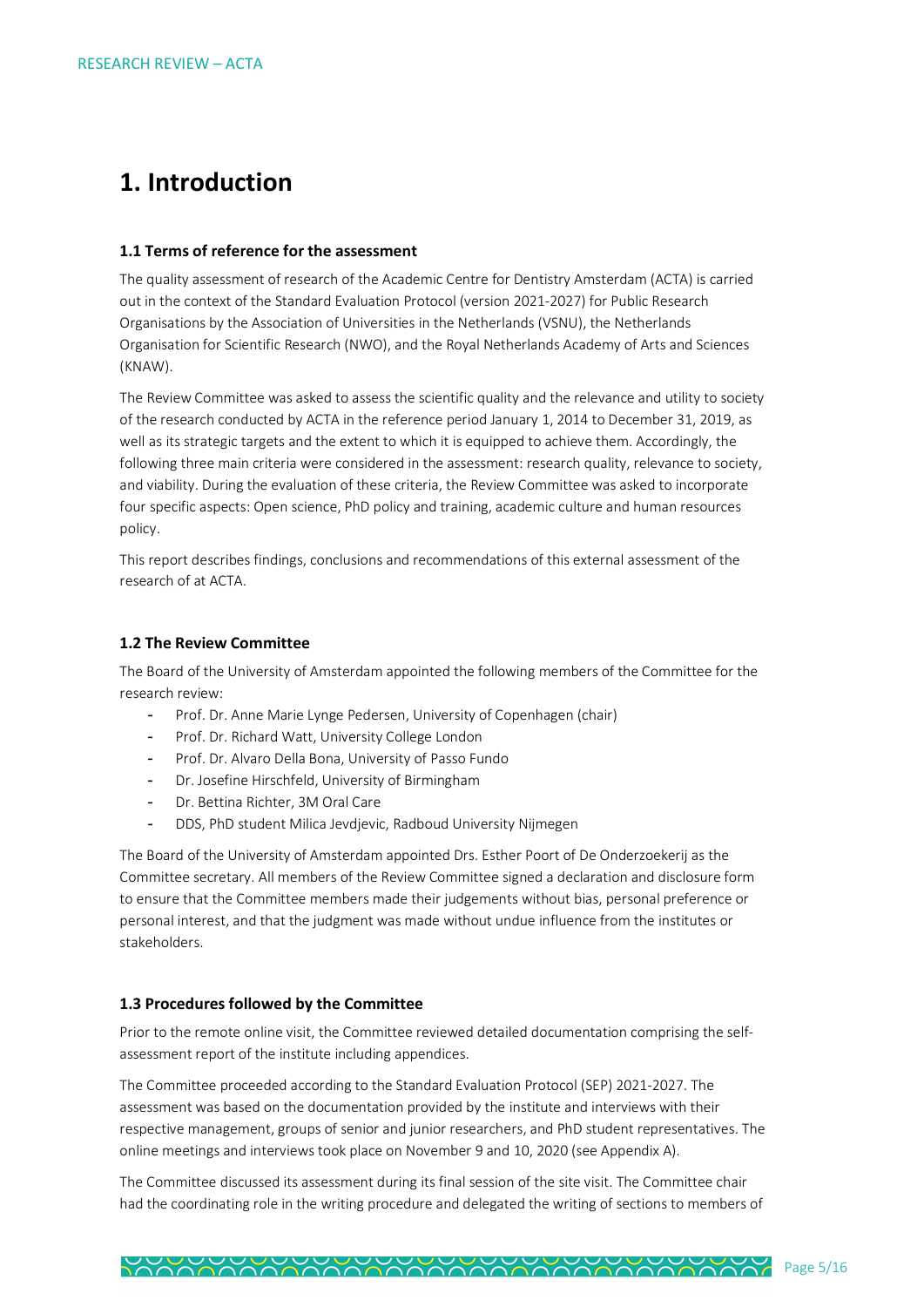the Committee. The members of the Committee commented by email on the draft report. The draft version was then presented to ACTA for factual corrections and comments. Subsequently, the text was finalised and presented to the Board of the university.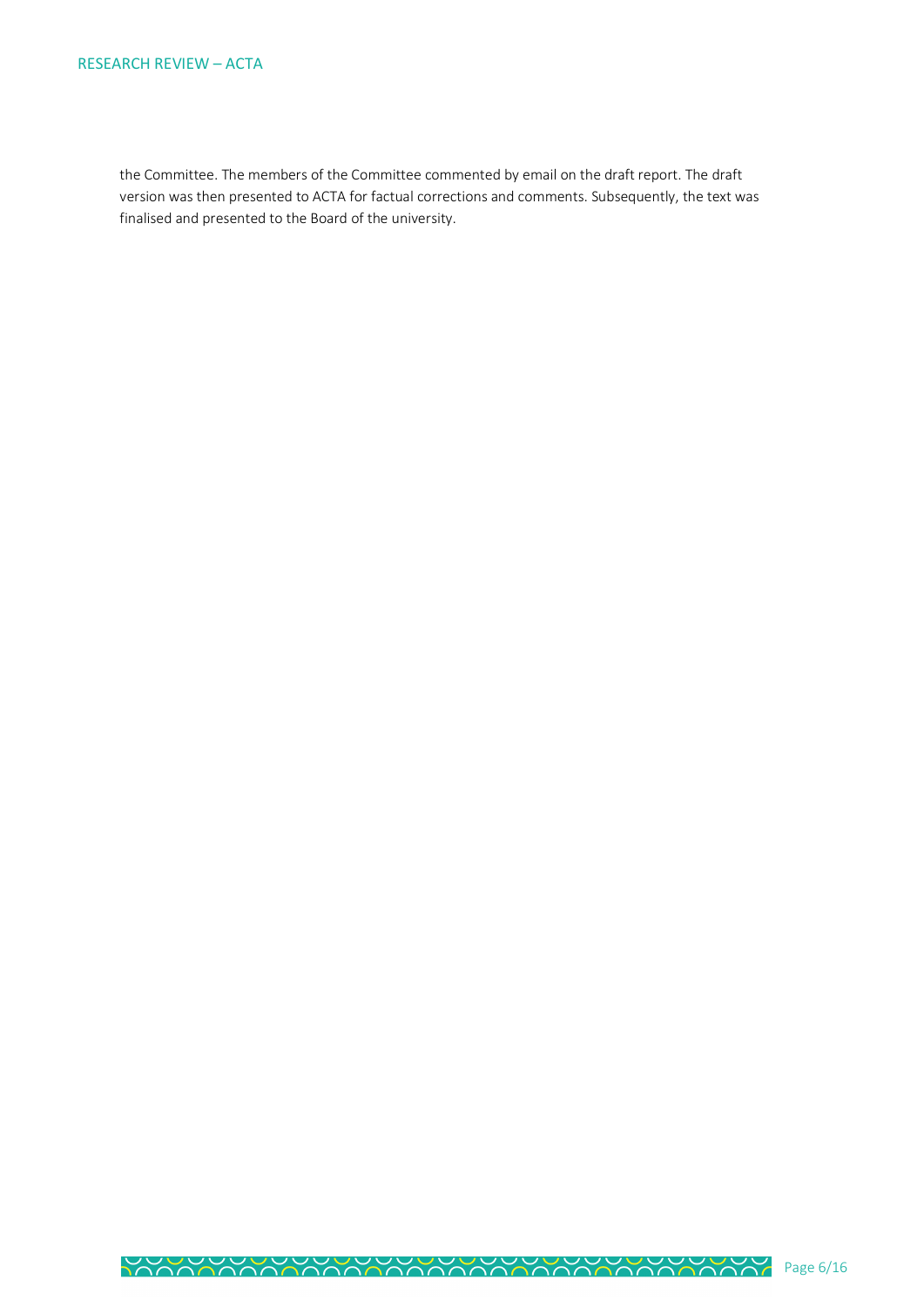### **2. Assessment**

#### **2.1 Organization, strategy and targets**

The Academic Centre for Dentistry Amsterdam (ACTA) is the collaborative Faculty of Dentistry of the University of Amsterdam (UvA) and Vrije Universiteit Amsterdam (VUA). This collaboration was founded in 1984. The boards of both the UvA and VUA share responsibility for the research performed at ACTA.

The core mission of ACTA is to provide dental education and dental care and to perform dental research. Consequently, ACTA's management is divided into three Institutes: the Education Institute, the Oral Care Institute (Dental Hospital), and the Dental Research Institute, responsible for all research and PhD training programme.

The research strategy of ACTA aims to include all biological, basic and clinical research aspects related to the health of the oral cavity and craniofacial tissues and dental patient well-being, including the reciprocal interaction between oral and general health.

In 2011 and 2012, the institute received two grants for so-called 'Research Priority Areas' (RPAs) from the UvA. With these grants, the university aimed to strengthen its focus and interdisciplinary collaboration and to enhance research quality. It was decided to convert these RPAs into two main research programmes, including all twelve former research programmes, namely 'Oral Infections and Inflammation' (OII) and 'Oral Regenerative Medicine' (ORM).

In addition, ACTA has worked on strengthening research into educational aspects (Research in Education programme) and on developing manual clinical skills.

In the previous research evaluation report (2014), ACTA was recommended to consider expanding the research programmes to include public health and oral prevention. According to the self-assessment report (2014-2019), ACTA has strengthened and expanded its public health research efforts and its awareness of societal relevance. In 2018, ACTA commissioned a report exploring the possibilities of expanding research in the field of public health, which led to a reinforcement of the importance of oral health in the context of public healthcare. Consequently, it was recognised that the two existing programmes were intertwined and that public health and applied prevention were positioned as a shell around the two more biology-oriented programmes. Also, it was questioned whether a third programme on public health would fit into the dynamic of the two existing programmes, and whether sufficient 'critical mass' and funding were available. The Committee understood that until now, ACTA has not taken any final decision on constructing a formal programme on oral public health.

The Committee recognizes that within the two research programmes, a large portion of research is translational and of societal relevance, and that dentistry is strong in applied oral prevention. However, it is a matter of concern to the Committee, whether the current structure with public health and applied prevention surrounding the two major research programmes, adequately serve the purposes of ACTA's mission and are properly operating within the two research programmes. It is a concern that the current structure may 'dilute' research within the field of public health and applied prevention. According to the Committee, the natural incorporation of public health research could be strengthened by e.g. provision of relevant methodological expertise in public health-related research within the programmes.

#### **2.2 Research quality**

The quality of the research performed at ACTA is of a very high standard. Thus, ACTA's research efforts reached international recognition and outstanding ranking, subsequently improving from 8<sup>th</sup>, 4<sup>th</sup> and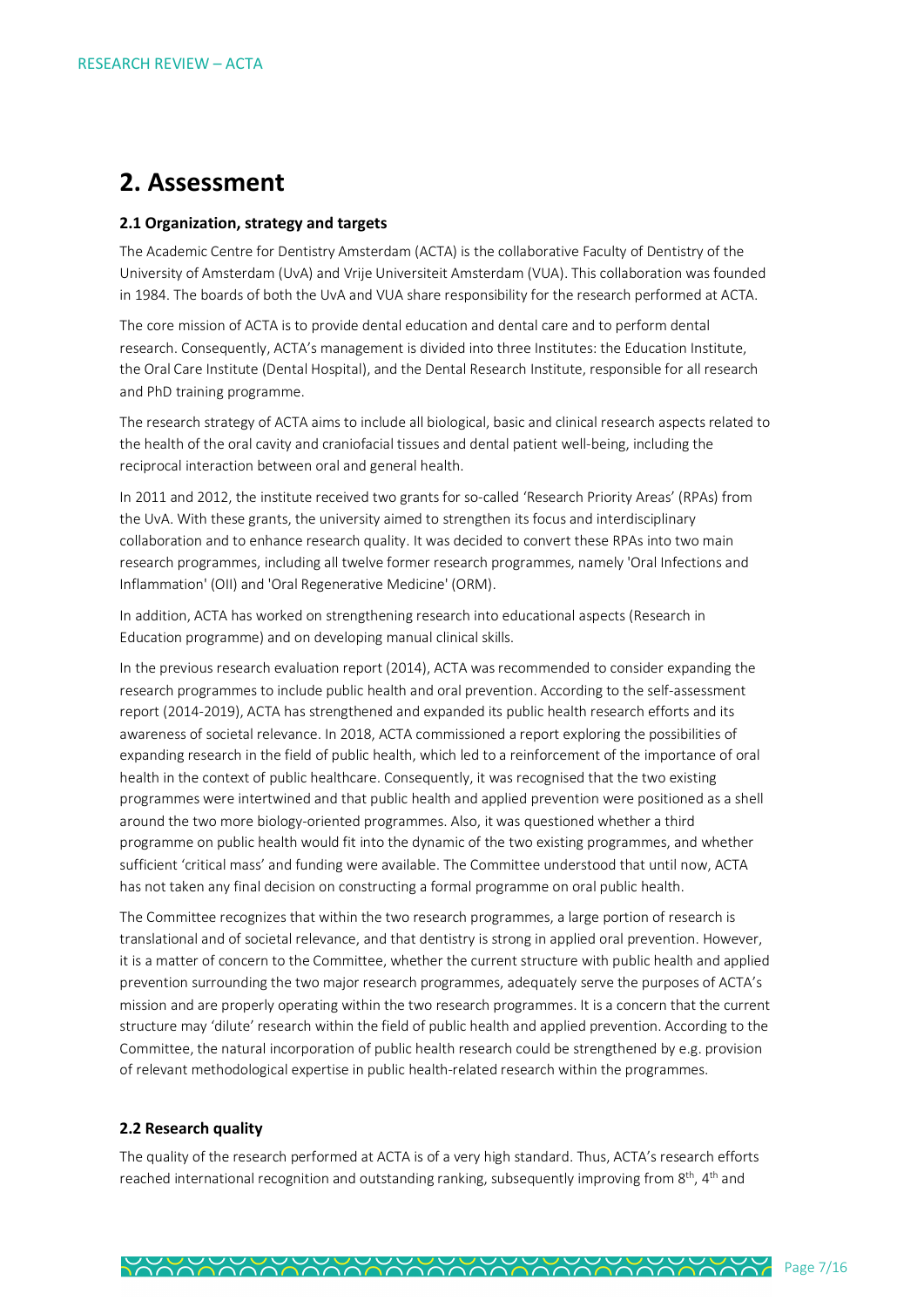now 2nd place, in the QS World University Rankings by Subject for Dentistry in 2017, 2018, 2019/2020, respectively.

The Centre for Science and Technology Studies (CWTS) conducted a study on the research performance of ACTA by comparing its scientific output with a benchmark. In spite of the potential omission of certain publications, the CWTS analysis showed that ACTA consistently performs with high impact as defined by the Mean Normalized Citation Score indicator (MNCS; average: 1.25, which represents 25% above the world mean).

ACTA has the policy to optimize the connection between clinicians, clinical researchers and the basic scientists to ensure that the basic scientists are confronted with clinically relevant problems, which further optimizes the validation of the scientific results. The Committee learned about several interesting examples of research projects, which are the result of this policy. Examples include research performed in top referral care clinics in which basic scientists are involved in clinical problems, addressing issues like orofacial pain, salivary gland dysfunction, peri-implantitis and adverse reactions to dental materials and medical devices, resulting in the development of evidence-based clinical guidelines for dental practice and participation in the national 'Knowledge Institute of Oral Care'.

ACTA was strong in attracting research funding during this assessment period (2014-2019). The most salient efforts were large-scale projects that share resources with partners within the oral care industry and other research partners. During the assessment period, ACTA received four EU 'Eurostar projects' and four STW grants (NWO-TTW). At the same time, the second flow funding for (basic) research has declined during the assessment period. Although different kinds of support are available for scientific staff, planning to apply for grants, the Committee recommends a more systematic and intensified approach to promote especially young researchers opportunities for larger grant applications.

Research facilities are excellent for both basic and clinical research, including well-equipped laboratories and clinical facilities with a large number of patients treated at ACTA and Amsterdam UMC.

ACTA has taken the initiative to make dental students more interested in research and to ensure recruitment of talented persons to dental research. Thus, all dental students (BSc and MSc) actively participate in research projects during a four-months internship in research, followed by a Bachelor and/or Master's thesis. Furthermore, talented dental graduates are offered a one-year residential internship in which they become acquainted with research and post-initial research training (maximum of 5 students per year). The Committee is pleased with such initiatives as it is critical for dental research to attract more researchers with an educational background in dentistry.

Overall, ACTA has been able to demonstrate high standards in research quality, funding, and education. Moreover, effective recruitment strategies are in place, especially for PhD students. ACTA has a clear vision with a leadership that supports this vision and has been developing strategies to achieve their goals in alignment with SEP 2021-2027.

#### *Open Science*

ACTA follows the policies of both parent universities and publishes as much as possible in open science journals. It is around 40% during the assessment period.

ACTA has a broad perspective on what Open Science entails. The Committee was pleased to learn that ACTA aims at involving the patient in research projects as end-user in the advisory board.

Regarding data management, ACTA is in the process of making all their data publicly available and has acquired several tools to make this possible, including a repository in which all research data can be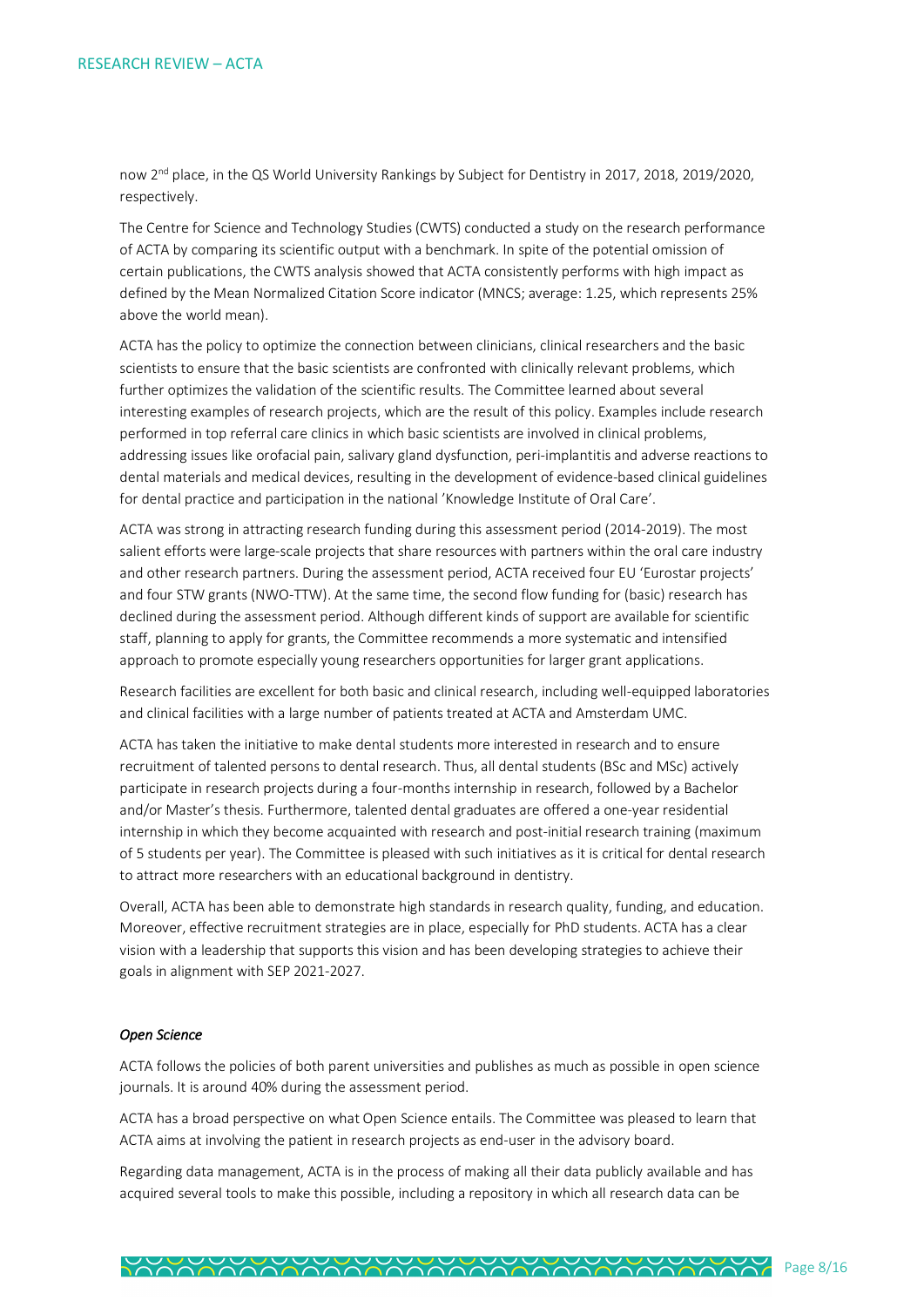shared before, during and after the research. ACTA strongly encourages that researchers share all their data according to FAIR (Findable, Accessible, Interoperable, Reusable) principles. Since April 2019, ACTA has recruited a policy officer ('data protection officer or data steward') responsible for RDM.

The Committee is convinced the processes in place regarding Open Science are adequate.

#### *Academic Culture*

The PhD student representatives stated that the cultural atmosphere is excellent at ACTA, and that it is a free place to express their ideas.

The Committee got the impression that the working culture is very supportive and participatory, and is a powerful aspect of the success of ACTA. The Committee also noted that the scientific staff at all levels was dedicated, creating a good collaborative and vibrant environment.

All PhD students take a mandatory course on research integrity. Furthermore, ethics and scientific integrity have received increased attention in the past few years. Scientific integrity is a topic of conversation during the six-weekly meetings of the faculty board with the professors and associate professors.

ACTA has its own local Ethical Review Board (ERC), which conducts a marginal quality assessment of all research performed at ACTA (including student theses). Part of the ERC review is a Data Privacy Impact Assessment, as defined in the General Data Protection Regulation (GDPR).

For clinical research, ACTA uses the 'Medical Ethics Review Committee' (MERC) of the Amsterdam University Medical Centre (Amsterdam UMC, both AMC and VUmc). The MERC must approve all research projects involving human subjects and covered by the 'Wet medisch-wetenschappelijk onderzoek met mensen' (WMO, i.e. Medical Research Involving Human Subjects Act), before submission of the research protocol to the Medical Ethics Committee. Before a protocol is submitted to the MERC, it must be approved by ACTA's ERC.

In 2016, ACTA established a 'Scientific Research Committee' (Commissie voor Wetenschappelijk Onderzoek; CWO), consisting of the Director of Research, the programme directors, departmental chairman, the Director of ACTA Dental Research BV and the coordinator of the Research Institute. The CWO determines the research policy and assesses the new research proposals. The CWO also advises the Dean on the eligibility of the proposed work within ACTA.

The Committee is pleased with the processes in place for ensuring research integrity.

#### *Diversity*

There has been an apparent effort to balance the gender proportion among professors during the assessment period. Yet, male professors are still predominant. Currently, ACTA has 8 female professors and 24 male professors. The Board of directors is composed of one woman and four men.

The student population within dentistry at both undergraduate and PhD level is one of the most diverse within both universities. In fact, the PhD student representatives consider the diversity within ACTA as an important asset. The Committee was pleased to learn that diversity of the educational and scientific staff is developing and slowly following the same trend.

The Committee noted that obtaining a well-balanced staff with respect to gender and cultural background still requires some additional effort. The Committee was pleased to learn that ACTA recently appointed a diversity officer and has clear policies on diversity. Among other things, this policy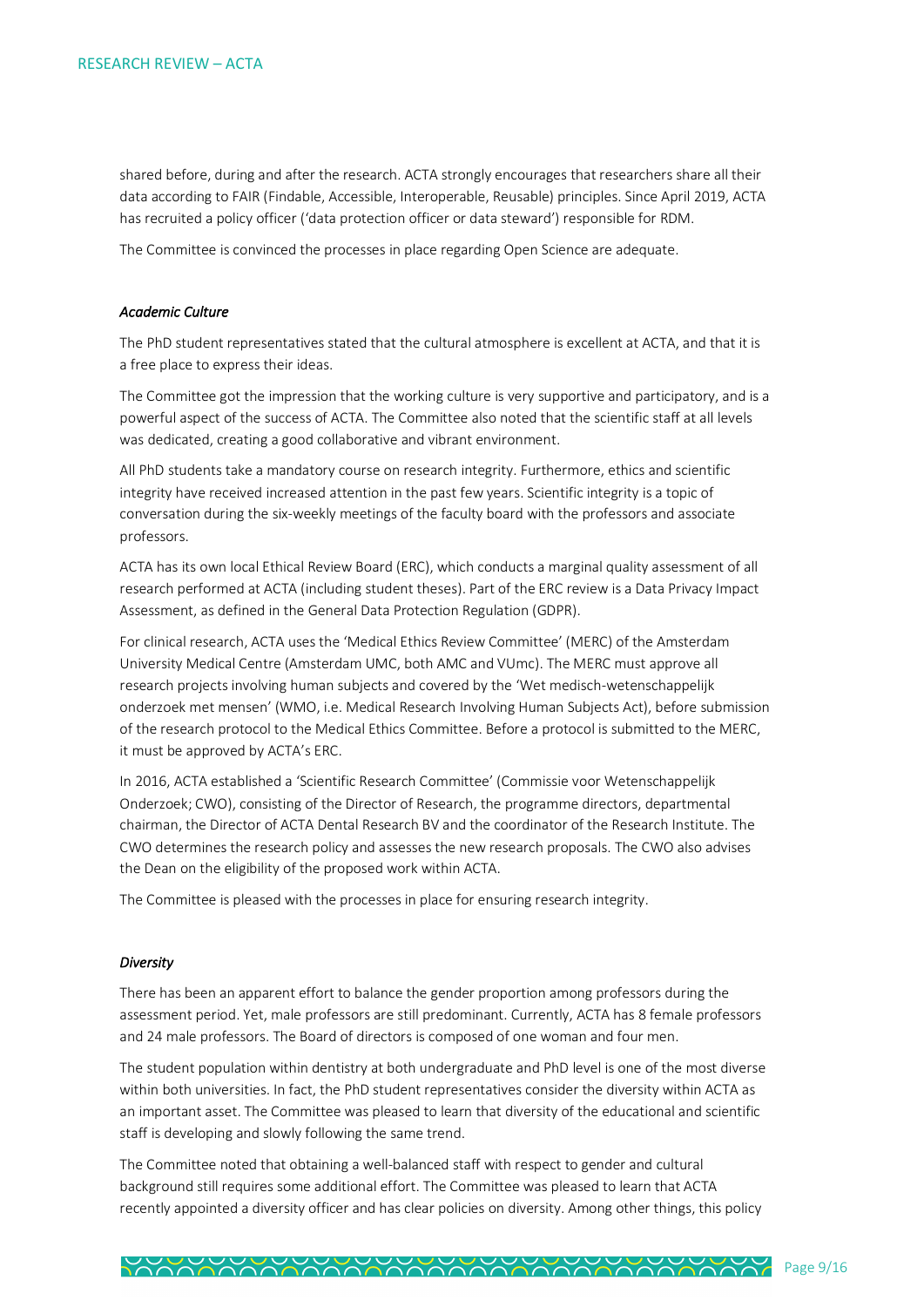has led to the promotion of many female researchers to more senior roles or salary scales, as well as assisting female researchers in obtaining grants or research chairs aimed explicitly at female scientists. The interviews during the online site visit confirmed that ACTA is very motivated to attract new scholars who contribute to the diversity in different aspects. The Committee encourages ACTA to further intensify its efforts towards a better balance regarding gender. This should be given priority in future recruitment and talent development policies.

#### **2.3 Societal relevance**

ACTA expresses a strong commitment to societal relevance and impact alongside its high expectations for research quality. The self-assessment report comprises a substantial number of examples of societal benefits from ACTA activities.

ACTA strives to enhance the societal relevance by integrating clinical fields like periodontology, restorative dentistry and dental materials with basic research, with the aim of developing clinical preventive and therapeutic strategies based on science.

Research within public health focuses on reducing health inequalities. Examples include involvement in two large longitudinal cohort studies in Amsterdam, one following children and parents (starting from pregnancy) and another following 5-6 different ethnic communities. Both studies are conducted in close collaboration with the Faculty of Science and the Faculty of Social and Behavioural Sciences from the UvA.

Researchers from ACTA are often consulted for societal matters, and appear in the news. ACTA is also open to using various media, e.g. YouTube, television, to disseminate research results relevant to the society and for education of the broad non-dental, non-academic public.

The small additional programme 'research in education' is established to ensure and improve the quality of the dental education, particularly focusing on optimizing the treatment of patients, and the long-term impact on the improvement of public oral health. In this regard, the simulation facilities are extensively used for training.

Research on adverse reactions to dental materials and medical devices and development of organic bone, skin and mucosa models have obtained attention and interest from industry and manufacturers of medical devices, and can potentially be used in future to develop new standards for biosafety.

Moreover, ACTA works on defining and sustaining good oral health using systems-biology approaches ( omics) in collaboration with several industrial partners and the Netherlands Organisation for Applied Scientific Research.

ACTA also has a strong link to Dutch dentists through postgraduate courses and through the Dutch Dental Journal, where ACTA researchers publish scientific information and guidelines for dental professionals.

ACTA cooperates with 'Health Holland', a Ministry of Economic Affairs funded national research sector aimed at improving quality of life and healthcare in the Dutch population. As a result of this collaboration, a further public-private partnership could be secured, namely ORANGE Health.nl, which promotes oral and general health in the Netherlands. Thus, ACTA directly collaborates with national policy makers, which may help to translate their research outcomes into benefits for society. The Committee encourages ACTA to be prepared for this challenge and invest in the new skills (in particular statistical expertise), needed to engage optimally in this Public-Private Partnership.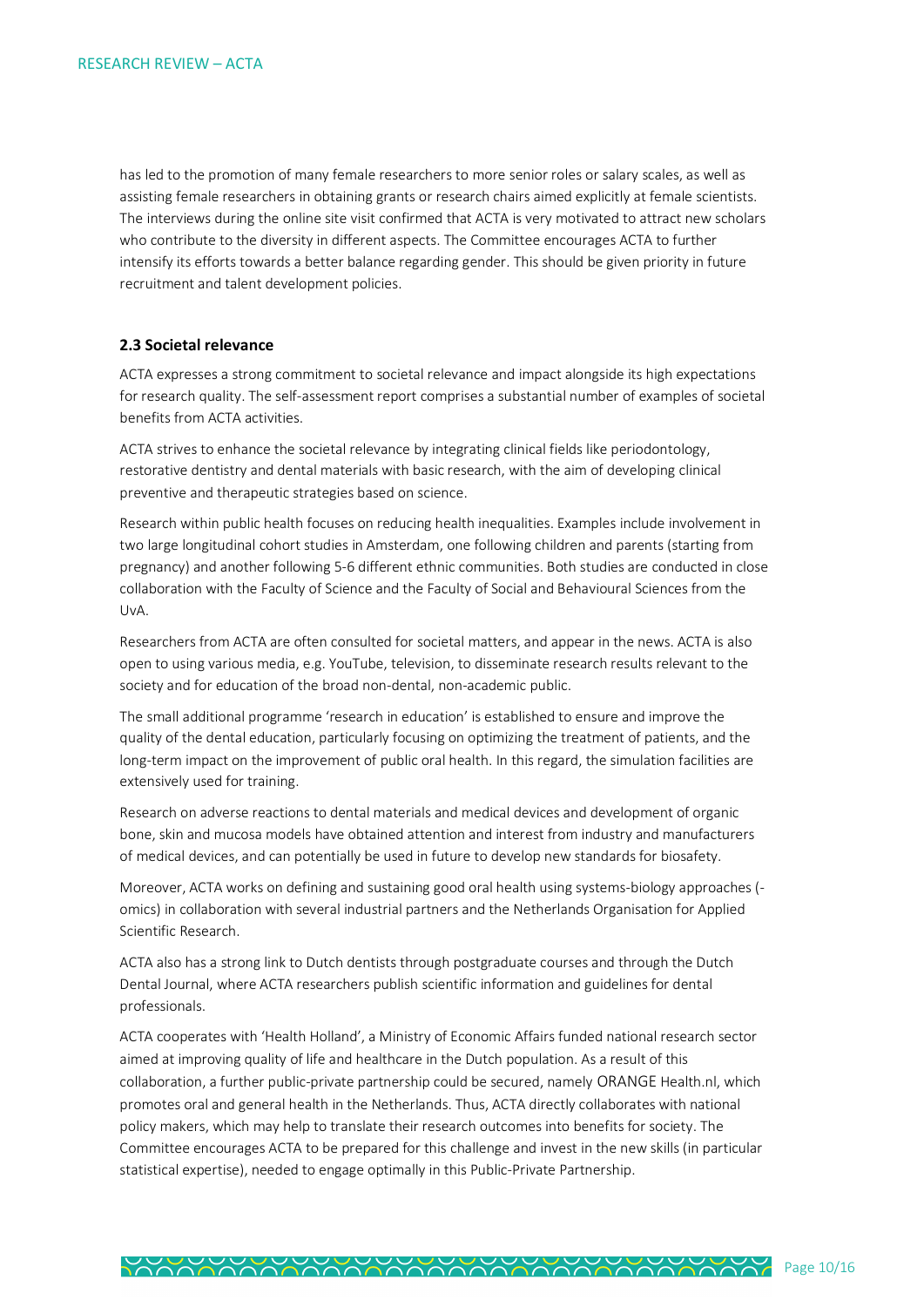The Committee acknowledges the initiatives taken to promote societal relevance and to address public health issues. It is quite promising, but the focus on public health needs to be further strengthened. Thus, studies on oral public health are complex and require expertise in epidemiological and longitudinal statistical analyses. Perhaps the strategies to enhance societal relevance need to be revisited to define the focus (based on ACTA's (1) mission and vision; (2) research staff and facilities; and (3) funding availability and society priorities) to guide the Strategic Plan.

#### **2.4 Viability**

During the assessment period, there has been a very good progress on consolidating the two major research programmes and attempts to integrate public health and applied preventive research. ACTA's research strategy is broad, and has a strong track record in biological aspects of oral health.

ACTA has succeeded with good leadership and excellent research performance in the two major programmes, resulting in international recognition. ACTA has also performed well in taking initiatives to conduct translation research, resulting in the development of clinical evidence-based guidelines for use in dental practice. However, strengthening the focus on public health issues would probably maximize ACTA societal impact and visibility. It is well known that low social status is associated with poor oral health, low compliance as well as polymorbidity and polypharmacy, which comprises oral health. In addition, it would also strengthen the ACTA strategy to address the issue regarding the growing proportion of older people in Dutch society.

The liaison officer is an important driving force in the acquisition of contacts with the business community and has weekly consultations with researchers and business. Additionally, ACTA encourages applications for external funding. Every year a budget of €150-200,000 is set aside for researchers who want to apply for external consulting to support them professionally in writing the grant applications.

Senior researchers at ACTA have obtained large external funding grants during the assessment period. However, it appears that the options for obtaining external funding are highly competitive. The Committee encourages ACTA to further strengthen the funding strategy, including strengthening incentive structures and administrative support and guidance in writing grant applications. Thus, most young researchers with expertise to apply for funding are also extensively involved with teaching. A dedicated office to assist on grant application paperwork would be most appreciated by the researchers.

The Committee noted that some of the early career scholars felt vulnerable and uncertain about their career prospects. An area of concern in this respect is the observation that the possibilities to become a postdoc are limited at ACTA. The Committee recommends that ACTA considers ways to safeguard better career progression for junior staff.

Research activities are supported by excellent facilities and most necessary research competences and expertise are available to conduct the relevant research projects at ACTA. ACTA also reaches out to other areas of expertise in the industry, bioinformatics and medical disciplines.

Overall, the research programmes at ACTA are considered nationally and internationally relevant, viable, and the research goals are achievable.

#### **2.5 PhD programme**

The Committee was quite impressed by the dedication and enthusiasm of the PhD students at ACTA.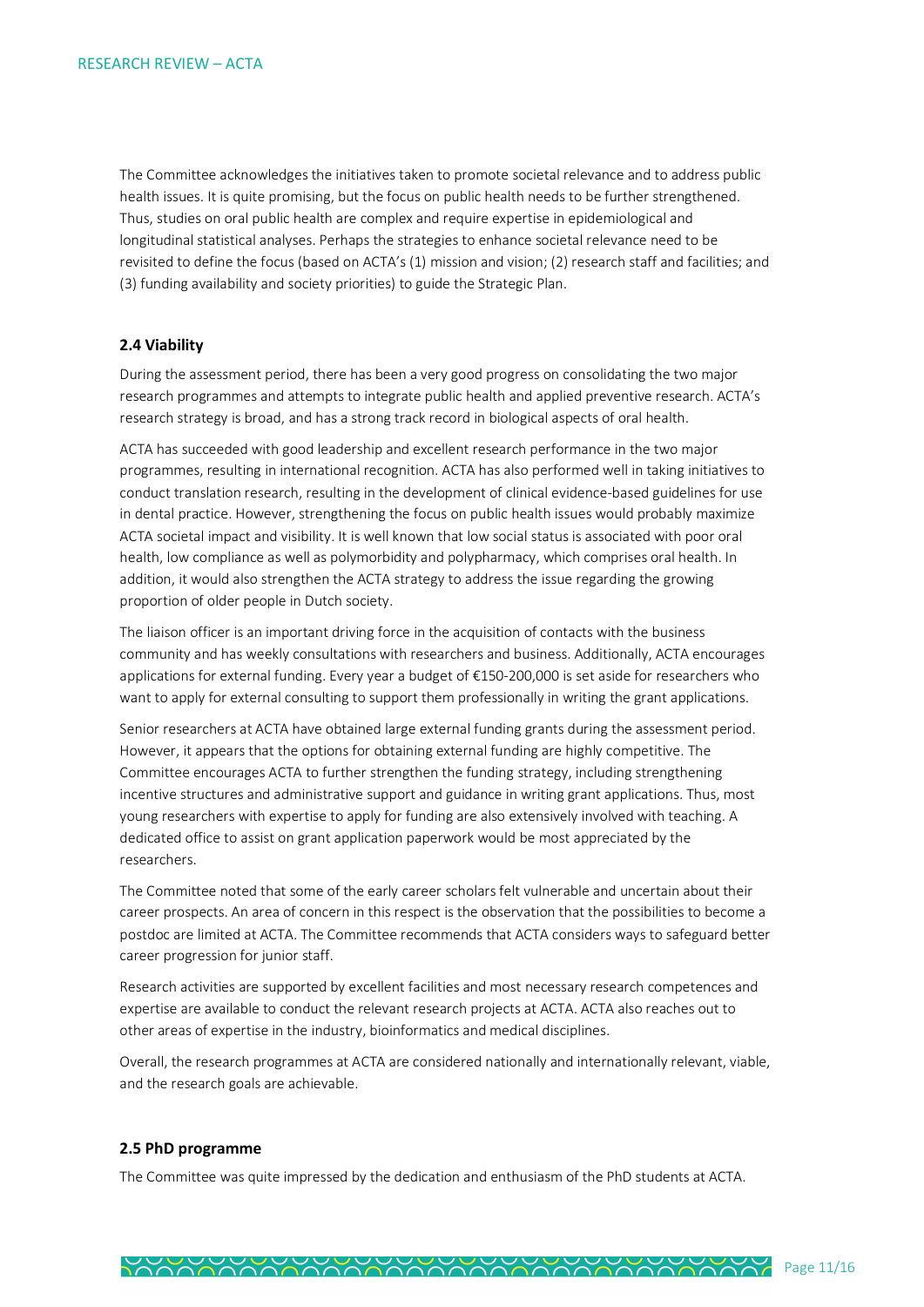PhD students perform a substantial part of the research at ACTA. ACTA has PhD students who are funded by the faculty, with full-time salaries. The number of faculty funded PhD students had declined from 35 in 2014 to 24 in 2019. This decline is ascribed to a policy change during this period as these PhD students usually had 4 years of funding, but this is now reduced to 3 years of funding. The majority of PhD students are funded through research grants, through industry partnerships, travel grants or scholarships from their home-countries, and through self-funding (mainly dentists working part-time on voluntary basis towards their PhD). ACTA aims to further increase the inflow of externally funded PhD students. ACTA appears to be in a good position to realize this aim. Thus, ACTA is currently receiving a growing number of spontaneous international applications of high-quality candidates. ACTA does not have an explanation for this growing interest, but considers it most likely related to the high QS World University Rankings by Subject for Dentistry in recent years.

In addition, ACTA actively encourages its master candidates to become PhD students, e.g. through the Honours Research Master's programme. This programme provides introduction in research of highly talented dental students in order to give them a head start to a PhD project, while at the same time the honours candidate will obtain the dentistry degree.

The execution and quality assurance for PhD students' education is organised in the School of PhD Studies under the responsibility of its Director. The Doctoral Education Committee ACTA (DECA) supports all PhD candidates, and is continuously looking for ways to improve the PhD education. The DECA is headed by the Director for PhD studies. It comprises of three senior researchers, two policy officers and a PhD student member (who is also involved in the ACTA-wide PhD council). In addition to regular meetings with the PhD students, the DECA ensures that PhD students receive education corresponding to at least 30 ECTS credits and that they all take the mandatory courses (Statistics, English and Scientific Integrity). PhD students are also encouraged to take external courses, e.g. for graduate schools in the field of Health and Life Sciences within VUA, the AMC Graduate School, MOVE and graduate schools within the Faculty of Science of the UvA. Besides, PhD students are encouraged to perform part of their studies abroad. Approximately 30-40% of (internal) PhD students make use of such an external internship abroad during their PhD studies. The Committee supports these practices of encouraging PhD students to broaden their horizon.

PhD students are involved in education of the bachelor and master dental candidates. PhD students can fulfil part of their compulsory education programme by obtaining a customized 'Basic Education Qualification' ('BKO').

In the period from 2011 to 2016, 56 PhD students were enrolled at ACTA (external PhD students not included). Of 56 started projects, 11 projects (20%) were completed in 4 years, 14 projects (25 %) were completed in 5 years, and 4 projects (7%) were in completed in 6 or 7 years, while 11 projects (20%) were stopped. Another 16 projects (29%) were still pending. Based upon these numbers, the time for completing a PhD thesis appears to be too long. The Committee recommends ACTA to keep monitoring the success rate and, if necessary, to take further measures that lead to a substantial increase.

During the online visit, the Committee met with very enthusiastic and committed PhD student representatives, who were very impressive advocates for ACTA. The Committee noted that the PhD students feel well embedded in their research group. They appreciated the flexible, informal atmosphere of ACTA. The PhD students were content with the available courses provided by ACTA and other graduate schools. Without exception, the PhD students highly appreciated the broad range of opportunities ACTA gives them, such as obtaining the Basic Education Qualification or attending international conferences. The PhD students were pleased with the frequency and the quality of supervision they received.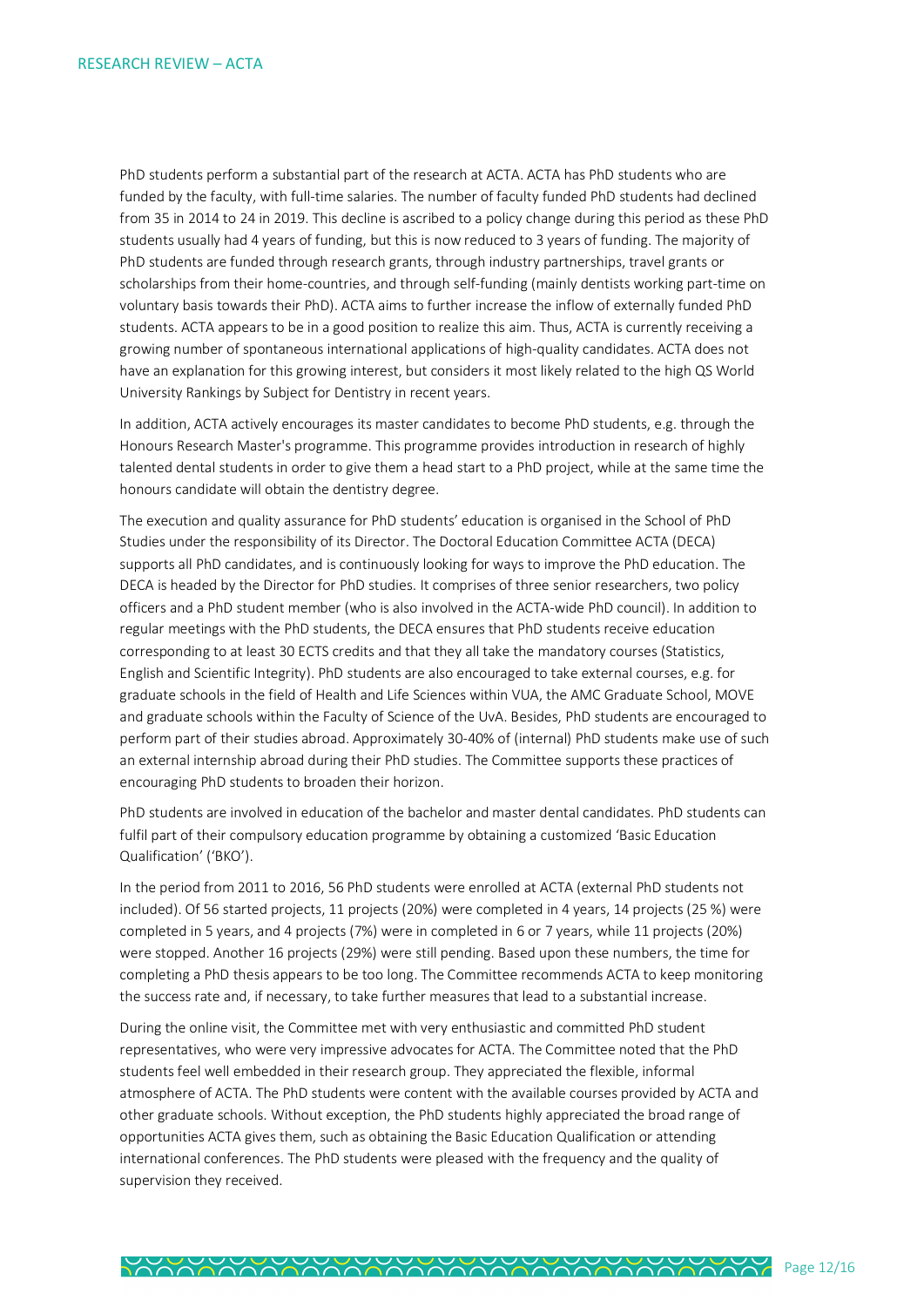The Committee endorses the policy that each PhD student has at least two different supervisors, and it was pleased to learn that PhD students do not seem to encounter problems with co-authorship.

A total of 125 PhD students successfully defended their thesis in the period from 2014 to 2020. As described in the self-assessment report, almost all of them obtained or kept a relevant position, matching their level of education. Most candidates secured a permanent position relatively quickly after obtaining their PhD degree. At the same time, many of the PhDs with dental background were able to stay at ACTA or opted to work as a dentist or specialist in a private practice.

Overall, the Committee gained the impression that the PhD programme is strong in terms of planning, organization, teaching, monitoring progress including publications, and care for PhD students.

#### **2.6 Recommendations**

The Committee noted that the organization of ACTA into two major formal research programmes and the smaller 'Educational Research' programme is now well-consolidated. ACTA has performed successfully in terms of obtaining funding, research production and international recognition, expansions of cross-disciplinary national and international research collaborations and performance of translation research of societal relevance.

However, the Committee encourages ACTA to address current and future public health issues and to strengthen the integration of public health research into the two main programmes or consider the implementation of a third programme within the field of public health and applied prevention. This could lead to strengthening of research with a substantial societal impact and relevance.

In the current organization, public health research is permeating the two main research programmes and structures ensuring integration of public health research are unclear. The Committee, therefore, recommends ACTA to revisit its strategy, mission and vision, research staff and expertise and funding availability to strengthen public health research and societal relevance.

During the assessment period, the researchers have performed successfully with respect to obtaining external funding. The Committee, encourages ACTA to have a continuous focus on research funding strategy and provide administrative support and guidance of researchers concerning writing grant applications.

The Committee recommends ACTA to implement supportive structures for young researchers with regard to career planning and research funding. These may include the creation and promotion of postdoc positions, as well as of a (peer) mentoring system. In the context of career planning for junior academic staff, a high level of transparency and openness is crucial for early career researchers so they can have a better understanding of their options and anticipate future opportunities. Regarding the PhD candidates, the Committee recommends ACTA to keep monitoring the success rate and, if necessary, to take further measures that lead to a substantial increase.

Further, the Committee encourages ACTA to continue striving to improve diversity in the wider sense and to achieve a balanced gender distribution amongst all research staff and particularly at managerial levels.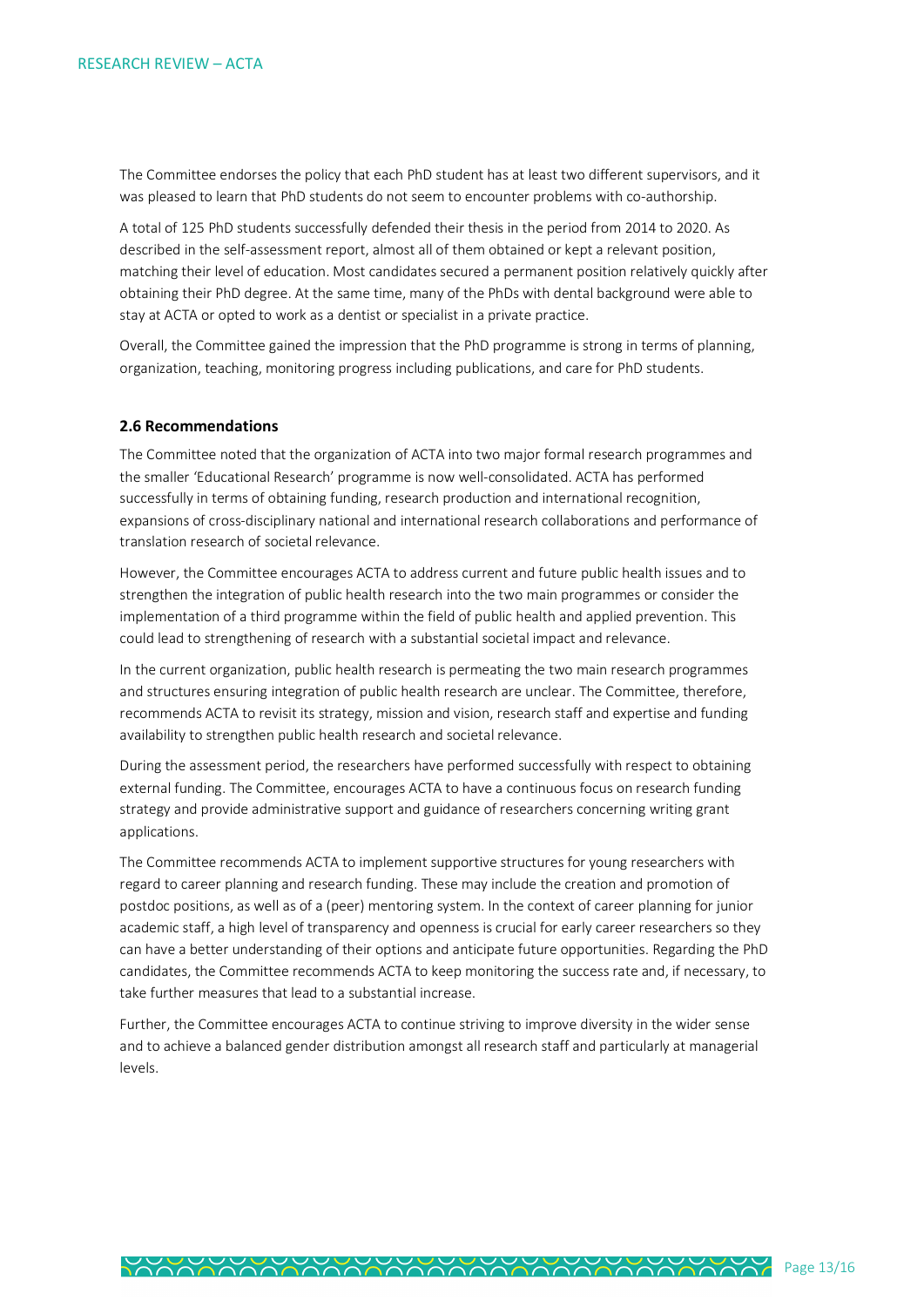### **3. Summary**

Overall, the quality of the research performed at ACTA is of a very high standard. Research facilities are excellent for both basic and clinical research, including well-equipped laboratories and clinical facilities. ACTA has performed successfully in terms of research production and international recognition, expansions of cross-disciplinary national and international research collaborations, and performance of translation research of societal relevance.

ACTA organises the research in two main research programmes, namely 'Oral Infections and Inflammation' (OII) and 'Oral Regenerative Medicine' (ORM). During the assessment period, there has been a very good progress on consolidating the two major research programmes. In addition, the Committee appreciates ACTA's attempts to strengthen public health research efforts and the awareness of societal relevance. In the current organization, public health research is permeating the two main research programmes and structures ensuring integration of public health research are unclear. The Committee encourages ACTA to further strengthen the integration of public health research into the two main programmes or consider implementation of a third programme within the field of public health and applied prevention.

The research programmes at ACTA are considered nationally and internationally relevant, viable, and the research goals are achievable. However, strengthening the focus on public health issues would probably maximize ACTA societal impact and visibility. Therefore, the Committee recommends revisiting the strategy, mission and vision, research staff and expertise and funding availability with respect to strengthening public health research and societal relevance.

ACTA was strong in attracting research funding during this assessment period. The most salient efforts were large-scale projects that share resources with partners within oral care industry and other research partners. At the same time, the second flow funding for (basic) research has declined during the assessment period. The Committee encourages continuing and intensifying the focus on research funding strategy and providing administrative support and guidance of researchers in relation to writing grant applications.

The working culture is very supportive and participatory. The Committee is pleased with both the processes in place for ensuring research integrity and the processes in place regarding Open Science. Regarding diversity, the Committee noted that obtaining a well-balanced staff with respect to gender and cultural background still requires some additional effort.

ACTA expresses a strong commitment to societal relevance and impact. The self-assessment report comprises a substantial number of examples of societal benefits from ACTA activities, including developing clinical preventive and therapeutic strategies, disseminating research to the non-dental public, and the close links to Dutch dentists.

The Committee noted that some of the early career scholars felt vulnerable and uncertain about their career prospects. An area of concern in this respect is the observation that the possibilities to become a postdoc are limited at ACTA.

In the period from 2011 to 2016, 56 PhD students were enrolled at ACTA (external PhD students not included). The PhD programme is strong in terms of planning, organization, teaching, monitoring progress including publications, and care for PhD students. However, the time for completing a PhD thesis appears to be too long. The Committee encourages ACTA monitoring the success rate of PhD candidates and, if necessary, take further measures that lead to a substantial increase.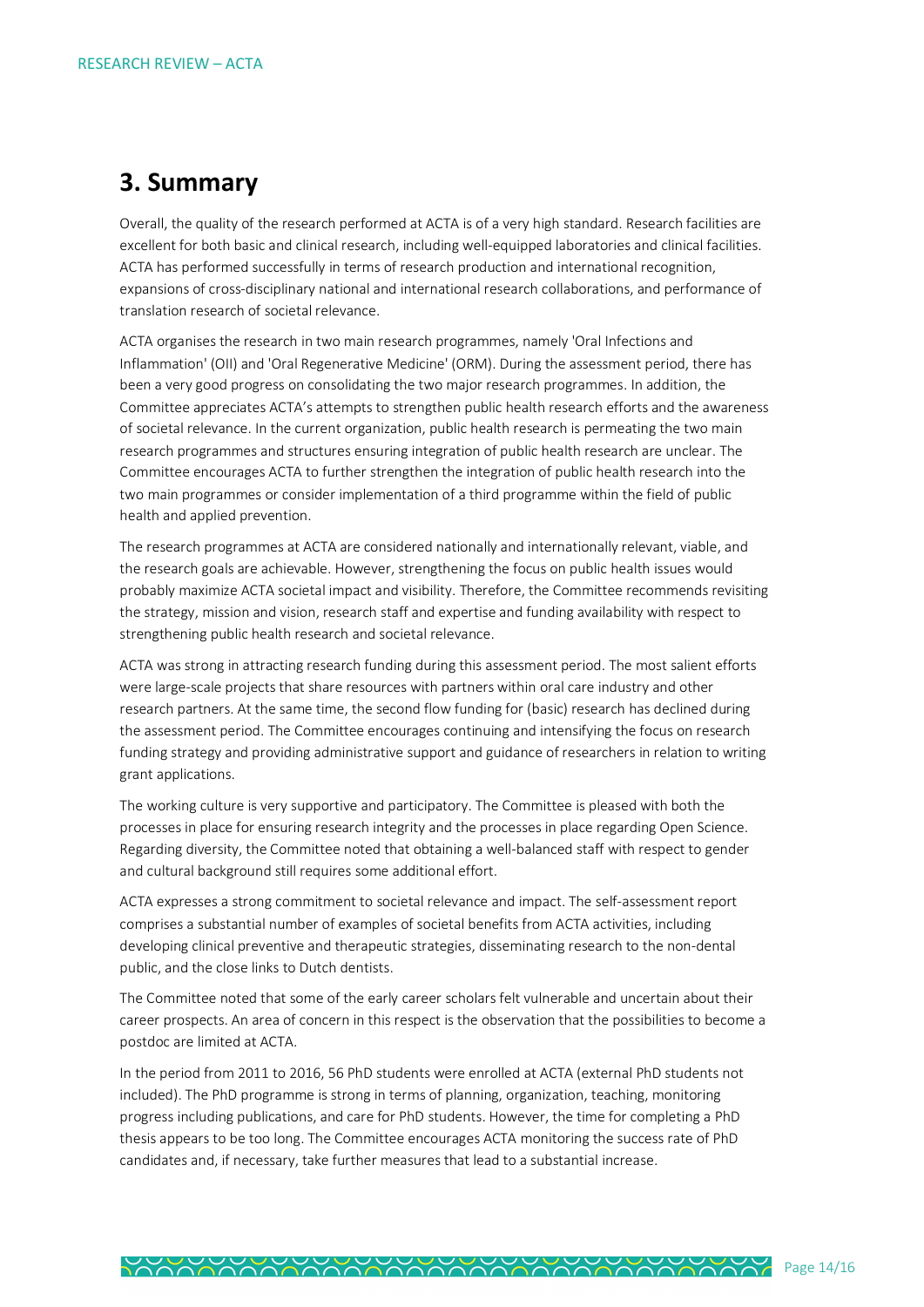## **Appendix A - Programme of the site visit**

#### Monday November 9

| Time            | Part                           |
|-----------------|--------------------------------|
| 13.00 - 16.00   | Meeting committee              |
| $16:00 - 17:00$ | Discussion with the management |
| 17:00 - 17:15   | <b>Break</b>                   |
| $17:15 - 18.15$ | Discussion with PhD students   |

#### Tuesday November 10

| Time            | Part                                                            |
|-----------------|-----------------------------------------------------------------|
| $12:30 - 13:00$ | Meeting committee (preparing questions)                         |
| $13:00 - 14:00$ | Discussion with senior staff                                    |
| $14:00 - 14:15$ | <b>Break</b>                                                    |
| $14.15 - 15.15$ | Discussion with junior staff (assistant professors, post docs)  |
| $15-15 - 15.45$ | internal discussion committee/ formulating questions management |
| $15:45 - 16.15$ | 2nd Discussion with the management                              |
| $16:15 - 18.00$ | Committee meeting (making draft for report)                     |
| 18:00           | Presentation first impressions                                  |